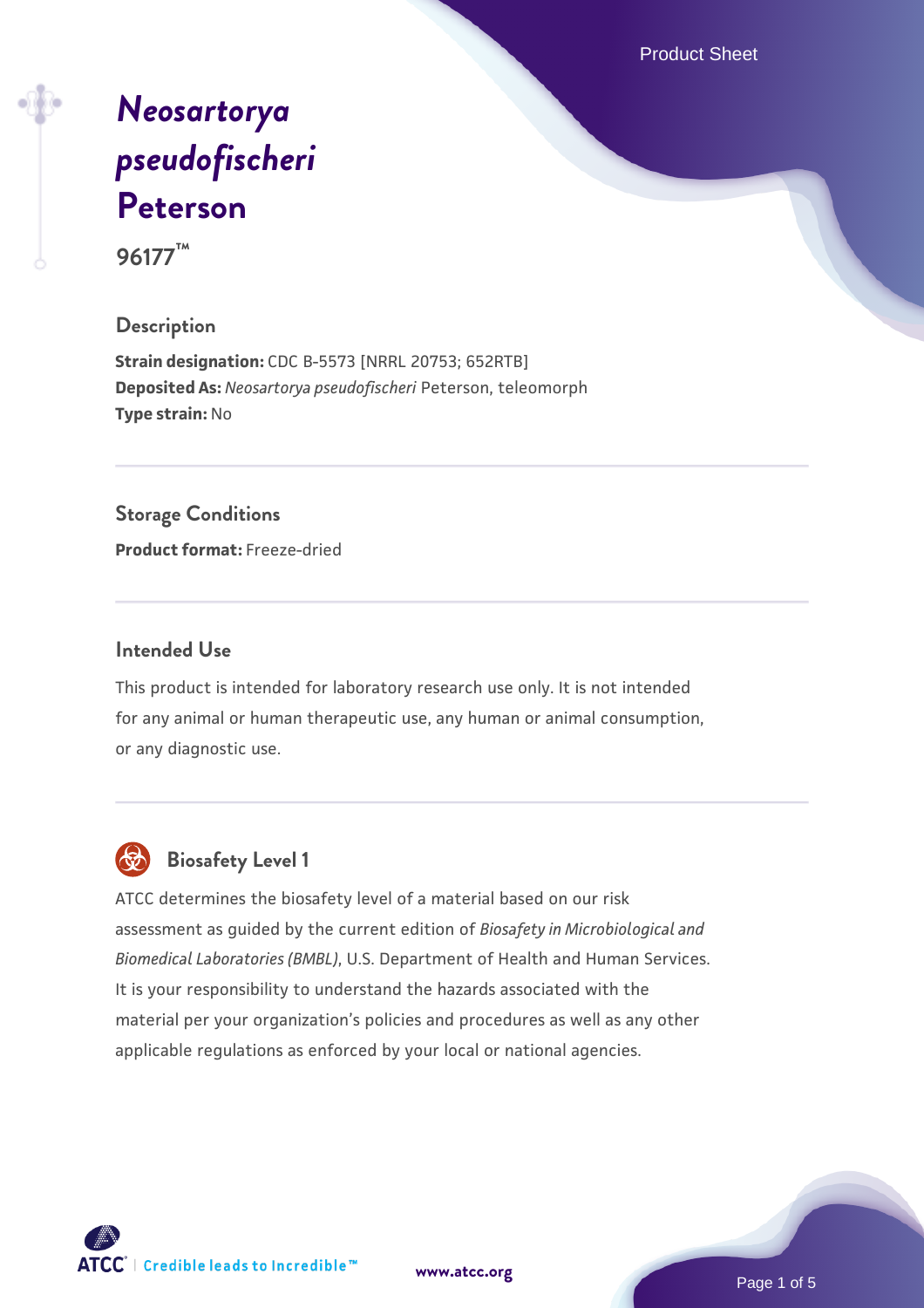### *[Neosartorya pseudofischeri](https://www.atcc.org/products/96177)* [Peterson](https://www.atcc.org/products/96177) **Product Sheet** Product Sheet **96177**

ATCC highly recommends that appropriate personal protective equipment is always used when handling vials. For cultures that require storage in liquid nitrogen, it is important to note that some vials may leak when submersed in liquid nitrogen and will slowly fill with liquid nitrogen. Upon thawing, the conversion of the liquid nitrogen back to its gas phase may result in the vial exploding or blowing off its cap with dangerous force creating flying debris. Unless necessary, ATCC recommends that these cultures be stored in the vapor phase of liquid nitrogen rather than submersed in liquid nitrogen.

## **Certificate of Analysis**

For batch-specific test results, refer to the applicable certificate of analysis that can be found at www.atcc.org.

### **Growth Conditions**

**Medium:**  [ATCC Medium 312: Czapek's agar](https://www.atcc.org/-/media/product-assets/documents/microbial-media-formulations/3/1/2/atcc-medium-312.pdf?rev=4992717cc7f64a9dadaeb35a339cb643) **Temperature:** 37°C

### **Material Citation**

If use of this material results in a scientific publication, please cite the material in the following manner: *Neosartorya pseudofischeri* Peterson (ATCC 96177)

#### **References**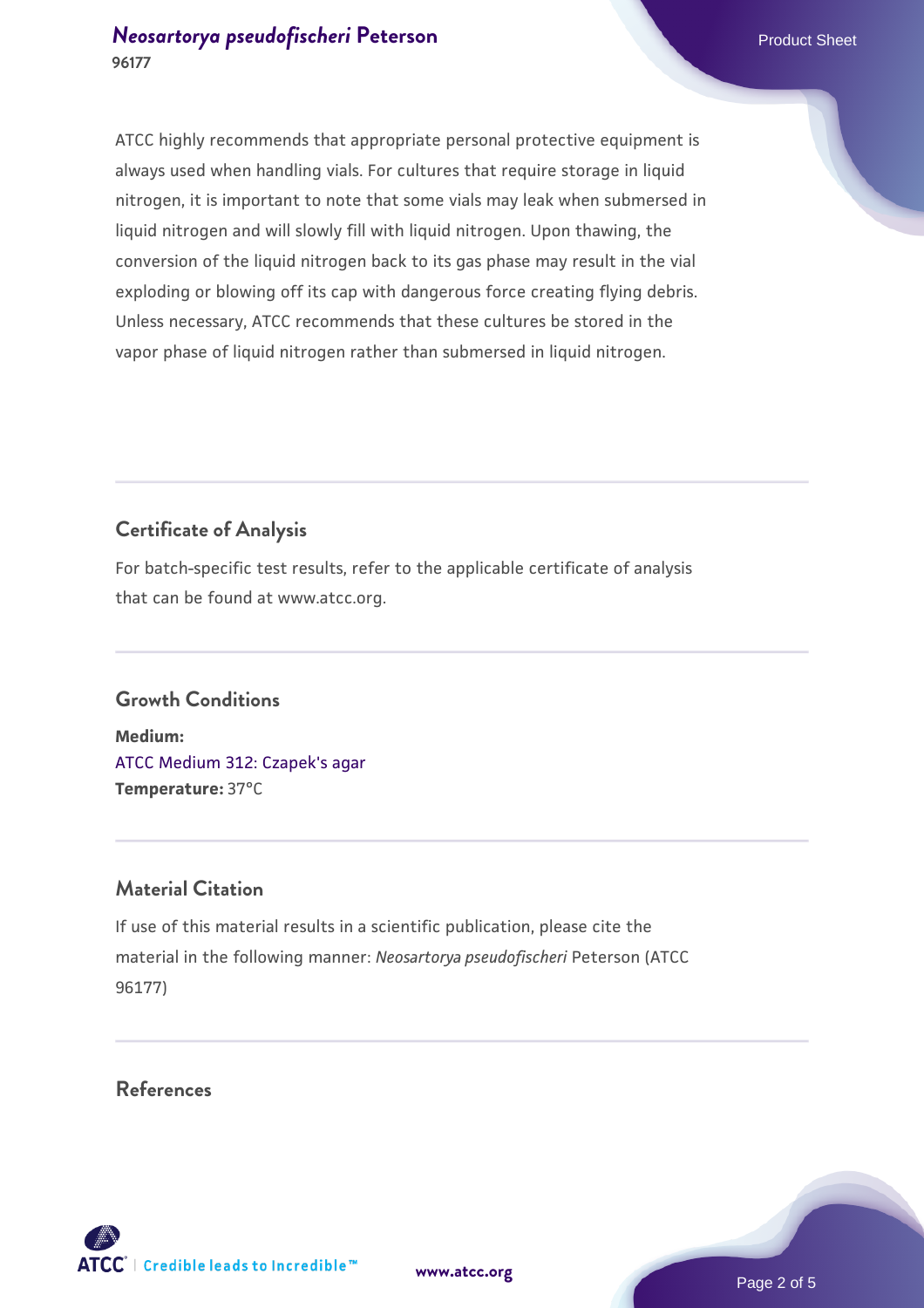#### *[Neosartorya pseudofischeri](https://www.atcc.org/products/96177)* [Peterson](https://www.atcc.org/products/96177) **Product Sheet** Product Sheet **96177**

References and other information relating to this material are available at www.atcc.org.

#### **Warranty**

The product is provided 'AS IS' and the viability of ATCC® products is warranted for 30 days from the date of shipment, provided that the customer has stored and handled the product according to the information included on the product information sheet, website, and Certificate of Analysis. For living cultures, ATCC lists the media formulation and reagents that have been found to be effective for the product. While other unspecified media and reagents may also produce satisfactory results, a change in the ATCC and/or depositor-recommended protocols may affect the recovery, growth, and/or function of the product. If an alternative medium formulation or reagent is used, the ATCC warranty for viability is no longer valid. Except as expressly set forth herein, no other warranties of any kind are provided, express or implied, including, but not limited to, any implied warranties of merchantability, fitness for a particular purpose, manufacture according to cGMP standards, typicality, safety, accuracy, and/or noninfringement.

#### **Disclaimers**

This product is intended for laboratory research use only. It is not intended for any animal or human therapeutic use, any human or animal consumption, or any diagnostic use. Any proposed commercial use is prohibited without a license from ATCC.

While ATCC uses reasonable efforts to include accurate and up-to-date information on this product sheet, ATCC makes no warranties or representations as to its accuracy. Citations from scientific literature and patents are provided for informational purposes only. ATCC does not warrant

**[www.atcc.org](http://www.atcc.org)**

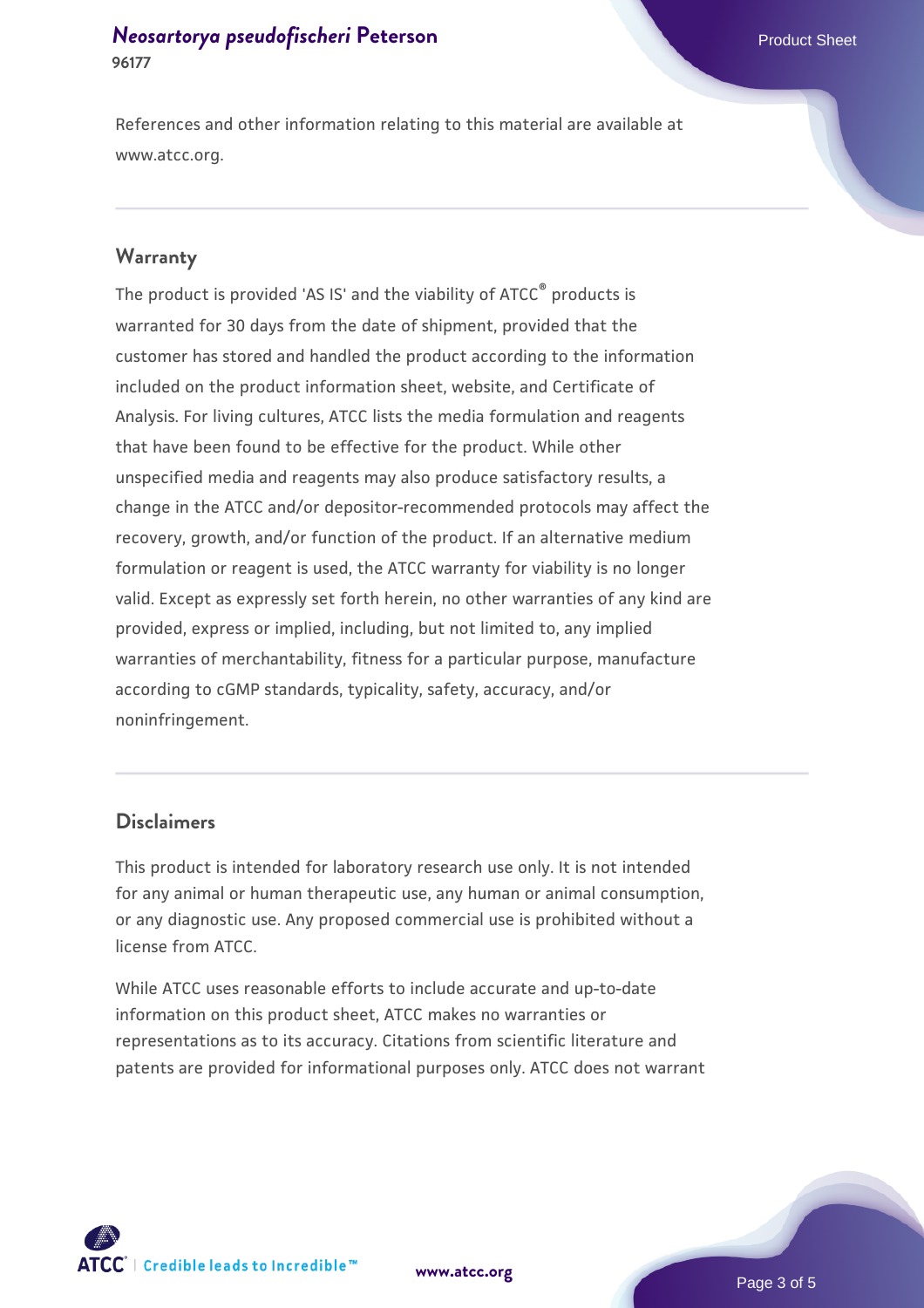that such information has been confirmed to be accurate or complete and the customer bears the sole responsibility of confirming the accuracy and completeness of any such information.

This product is sent on the condition that the customer is responsible for and assumes all risk and responsibility in connection with the receipt, handling, storage, disposal, and use of the ATCC product including without limitation taking all appropriate safety and handling precautions to minimize health or environmental risk. As a condition of receiving the material, the customer agrees that any activity undertaken with the ATCC product and any progeny or modifications will be conducted in compliance with all applicable laws, regulations, and guidelines. This product is provided 'AS IS' with no representations or warranties whatsoever except as expressly set forth herein and in no event shall ATCC, its parents, subsidiaries, directors, officers, agents, employees, assigns, successors, and affiliates be liable for indirect, special, incidental, or consequential damages of any kind in connection with or arising out of the customer's use of the product. While reasonable effort is made to ensure authenticity and reliability of materials on deposit, ATCC is not liable for damages arising from the misidentification or misrepresentation of such materials.

Please see the material transfer agreement (MTA) for further details regarding the use of this product. The MTA is available at www.atcc.org.

## **Copyright and Trademark Information**

© ATCC 2021. All rights reserved. ATCC is a registered trademark of the American Type Culture Collection.

#### **Revision**

This information on this document was last updated on 2021-05-19

#### **Contact Information**